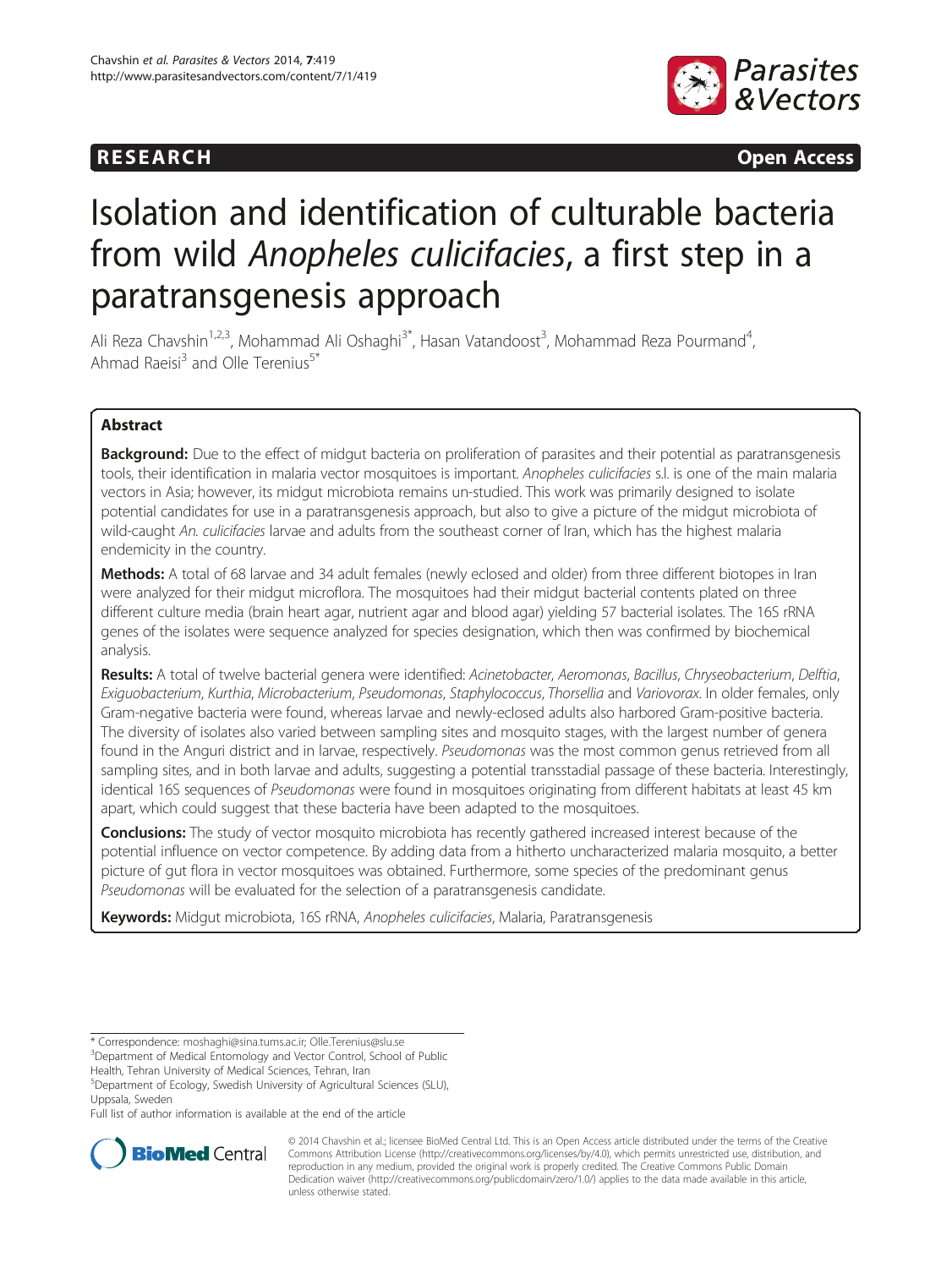# Background

Vector-borne diseases cause health problems in several parts of the world and among them malaria is the most important with almost 700,000 deaths annually [[1](#page-6-0)]. Malaria control programs focused on mosquito vectors have reduced mortality and morbidity, but emerging insecticide-resistant vectors and environmental issues related to application of pesticides have necessitated development of new control strategies with less environmental impacts/damage and higher efficacy [\[2,3\]](#page-6-0).

One of the control approaches under development is paratransgenesis, which has been defined as using symbiotic organisms (such as bacteria) to deliver antiparasitic effector molecules to wild vector populations [[4\]](#page-6-0). Initial steps of developing paratransgenesis against malaria have been taken in laboratory experiments on An. gambiae mosquitoes. In an early study, a singlechain antibody targeting Plasmodium berghei ookinete Pbs21 was linked to the lytic peptide Shiva-1 and expressed in Escherichia coli, which resulted in 95.6% transmission blockage [[5](#page-6-0)]. More recently, it was shown that engineered Pantoea agglomerans bacteria isolated from mosquitoes inhibited development of the human malaria parasite Plasmodium falciparum and the rodent malaria parasite Plasmodium berghei by up to 98% [\[6](#page-6-0)].

In mosquitoes, obligate symbionts are yet to be found; therefore, a first step in paratransgenesis is to identify the normal midgut microbiota of mosquitoes and to isolate candidates for further modification [\[7,8](#page-6-0)]. So far, a limited number of studies have been carried out on the microbiota of Anopheles mosquitoes [\[9\]](#page-7-0). The studied species include: laboratory-reared Anopheles stephensi, An. gambiae, and An. albimanus [[10\]](#page-7-0), field-collected An. albimanus from southern Mexico [\[11](#page-7-0)], field-collected An. gambiae s.s., An. arabiensis and An. funestus from western Kenya [\[12\]](#page-7-0), field-collected An. darlingi from Brazil [[13](#page-7-0)], laboratory-reared and wild-caught An. stephensi from India [\[14\]](#page-7-0), semi-field collected An. gambiae from Kenya [[15](#page-7-0)], field-collected An. maculipennis and An. stephensi from Iran [[16\]](#page-7-0), and field-collected An. stephensi from Iran [\[17](#page-7-0)].

An. culicifacies Giles is one of the main malaria vectors in the tropical parts of South and Southwest Asia [[18-23](#page-7-0)], where it transmits both *Plasmodium falciparum* and  $P.$  vivax [\[24](#page-7-0)]. In this study, culturable midgut bacteria isolated from wild-caught An. culicifacies in southeastern Iran are identified using 16S rRNA sequence analysis with the aim of selecting potential candidates for paratransgenesis.

# Methods

### Ethics statement

Prior to the approval of all projects by the Tehran University of Medical Sciences (TUMS), they are reviewed

and endorsed by the ethical committee of the TUMS. Mosquito collection was carried out from private dwellings. At least one week prior to any mosquito collection, the owners were informed by the Local Health System officers. The research and its objectives were explained by Ali Reza Chavshin (ARC), to residents. Owners of the land (for larval collection) and dwellings (for adult mosquito collection) gave permission to conduct the study on these sites. After their permission, the samples were collected at an agreed date and time. The whole process was coordinated, managed and documented by the "Local manager of malaria control program" and "Local Health System officer" in the study areas and signed by ARC. Also it is declared that the collected species is not endangered or protected in the area of investigation.

# Field collection of An. culicifacies and isolation of midgut bacteria

Wild caught mosquito samples were collected during July-September 2010, from 1) the Iranshahr district, an urban region; 2) the Anguri district, a mountainous or hilly rural region with temporal rivers; and 3) the Saraydan district, a rural plain region (Table [1](#page-2-0)). The distances between the three sites are 45–90 km (Iranshahr to Saraydan 45 km, Saraydan to Anguri 50 km, and Iranshahr to Anguri 90 km). All three areas are parts of the Sistan and Balouchistan Province, which borders to Pakistan and comprises the most important urban and rural malaria foci in southeastern Iran (Figure [1\)](#page-2-0).

A standard dipping technique was used for larval sample collection (350 ml dipper). Adult mosquitoes were collected by aspiration from the walls and the roofs of dwellings and pit shelters where adults normally rest after feeding [[25\]](#page-7-0). The live specimens were transferred to the laboratory of Iranshahr, National Institute of Health Research (NIHR). All collected samples were identified to species level using standard morphological keys [[26](#page-7-0)]. In this part of Iran, An. culicifacies subspecies A is the most abundant  $[27]$  $[27]$ . Among the identified species, the An. culicifacies s.l. were separated and analyzed for midgut microbiota. Specimens analyzed for midgut microbiota were from three sources: 1) wild-caught females, 2) wildcaught fourth instar larvae, and 3) newly emerged female adults (immediately dissected after emergence from pupa reared from a subset of the larvae in 2).

Preparation, sterilization and dissection of specimens were done according to a previously described method [[28\]](#page-7-0). Obtained midguts were mashed and suspended in 500 μL of Brain Heart Infusion (BHI). A 100 μL aliquot of the contents was serially diluted up to 10−<sup>6</sup> and plated onto different media: 1) Brain Heart agar (BHA), 2) Nutrient agar (NA), and 3) Blood agar (BA) (Merck, Germany) and incubated at  $28 \pm 2^{\circ}$ C for 24-48 hours. The sterility of all reagents was checked and controls for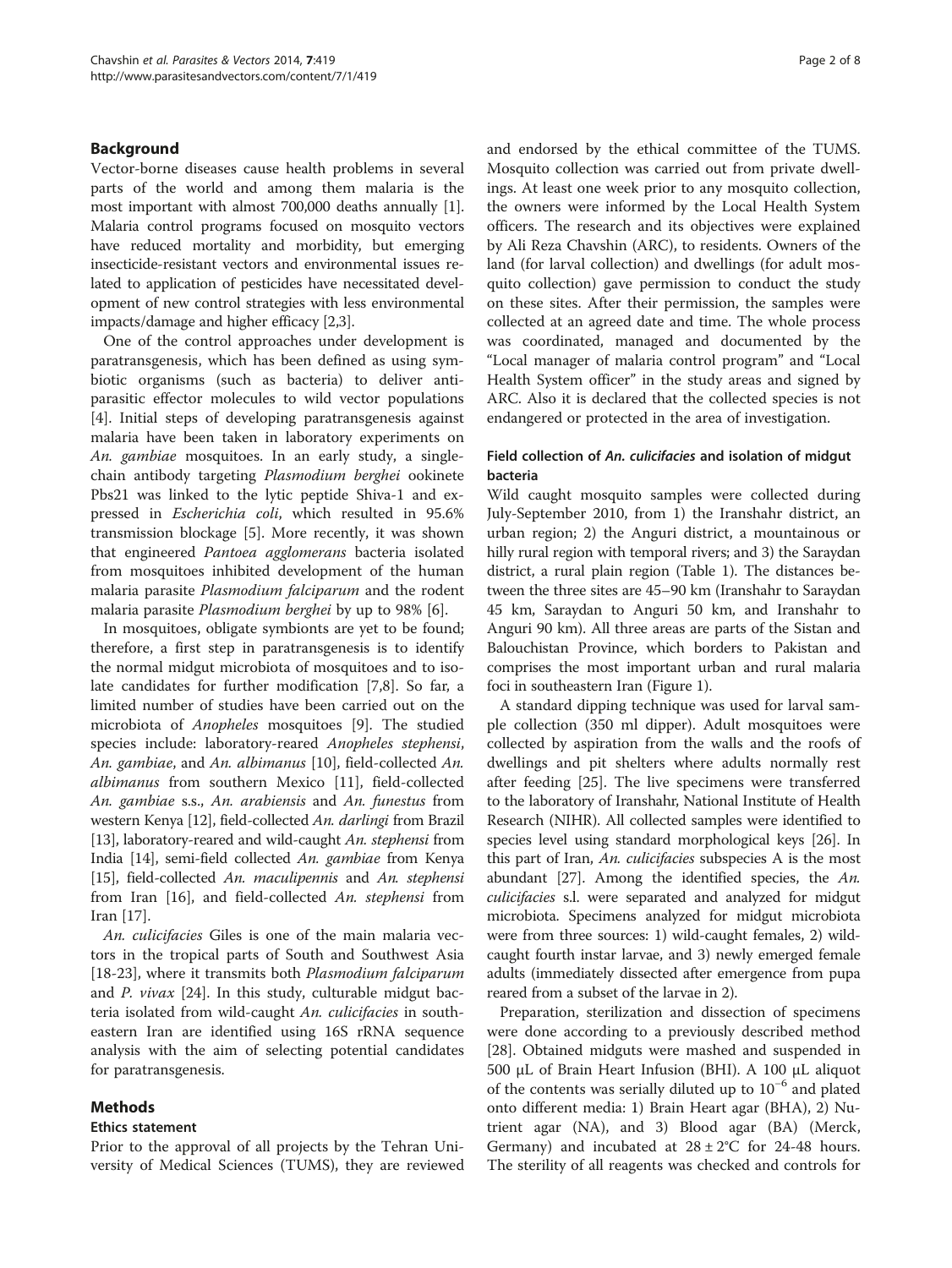| Region    | Geographical location  |                         | Zone  | Vegetation                 | <b>Collected samples</b> |                      |
|-----------|------------------------|-------------------------|-------|----------------------------|--------------------------|----------------------|
|           | Latitude (°N)          | Longitude (°E)          |       |                            | Larvae                   | <b>Adult females</b> |
| Iranshahr | 27° 12' 27.94"         | 60° 39' 54.42"          | Urban | Palm                       | 25                       |                      |
| Anguri    | 26° 40' 51.24"         | 61° 12' 47.99"          | Rural | Palm and fruit trees       | 18                       |                      |
| Saraydan  | $27^{\circ}$ 7' 46.82" | $60^{\circ}$ 52' 32.10" | Rural | Rice field and fruit trees | 25                       | 14                   |

<span id="page-2-0"></span>Table 1 The geographical and ecological properties of the sampling sites

the efficiency of sterilization were treated like the other samples. Continuous sub-culture of every grown bacterial colony was performed in order to isolate single purified colonies of the bacteria. The single colonies of the bacteria were later used for DNA extraction and PCR, and biochemical investigations.

# DNA extraction, 16S rRNA gene amplification and sequencing

Each purified bacterial colony was subjected to genomic DNA extraction using the QIAGEN DNeasy Kit (Qiagen, Germany) according to the manufacturer's instructions. The 16S rRNA universal primers 16suF 5′-GAGTTTG ATCCTGGCTCAG-3′ and 16suR 5′-GTTACCTTGTT ACGACTT-3′ [[29\]](#page-7-0) were used to amplify about 1500 bp long sequences. The PCR program had an initial denaturation at 94°C for 10 min, followed by 35 cycles of denaturation at 95°C for 30 s, annealing at 56.5°C for 40 s, and extension at 72°C for 30 s, followed by a final extension at 72°C for 8 min. All amplicons were sent for sequencing to SeqLab (Germany). The Mallard program ([http://www.bioinformatics-toolkit.org\)](http://www.bioinformatics-toolkit.org) was used for all



acquired sequences to check the presence of probable chimeric sequences and the specimens with suspicious sequences were removed from the data set. The resultant sequences were compared to the data-bases of the Ribosomal Database Project (RDP II; Michigan State University, [http://rdp.cme.msu.edu\)](http://rdp.cme.msu.edu) and the GenBank (http//[:www.ncbi.nlm.nih.gov/BLAST](http://www.ncbi.nlm.nih.gov/BLAST)) for confident sequence analysis and their seq-match and sequences similarity check tools were used.

Based on sequence comparison with the GenBank and RDPII entries, identification of isolates and their classification at genus and species level was done; 99 percent or higher sequence identities with the GenBank entries were assumed for species delineation [[30\]](#page-7-0). All isolates were also identified using classical phenotyping and biochemical methods such as Gram-staining, oxi/ferm tests and using selective cultivation media [[31\]](#page-7-0). The results of biochemical and phenotyping methods were compared to the sequencing results and only those bacteria that confirmed the sequencing results are presented. All confirmed sequences were submitted to GenBank. All Gen-Bank reference numbers are displayed in Figure [2](#page-4-0).

The MEGA5.05 [[32](#page-7-0)] software was used for phylogenetic analysis and tree construction. Phylogenetic trees were built using Maximum Likelihood (ML) based on the Tamura 3-parameter model [\[33](#page-7-0)] (1000 bootstrap replicates) analyses.

# Results

In this study, midguts of a total of 102 specimens of An. culicifacies (68 larvae and 34 adults) from three different sampling sites were analyzed (Table 1). The specimens were dissected and screened for cell-free cultivable bacteria on different media resulting in a total of 57 bacterial isolates (Table [2](#page-4-0)). Forty-one isolates were members of seven genera of Gram-negative bacteria and the remaining 16 isolates belonged to Gram-positive bacteria. Gram-negative bacteria were isolated from larvae and both adult stages, but Gram-positive bacteria were only isolated from larvae and newly emerged adults. The domination of Gram-negative bacteria was statistically significant in larvae and in mosquitoes from the Iranshahr area (Table [3](#page-4-0)). Sequence data of the bacteria that were found in the midgut of larval and adult stages were used for phylogenetic analysis.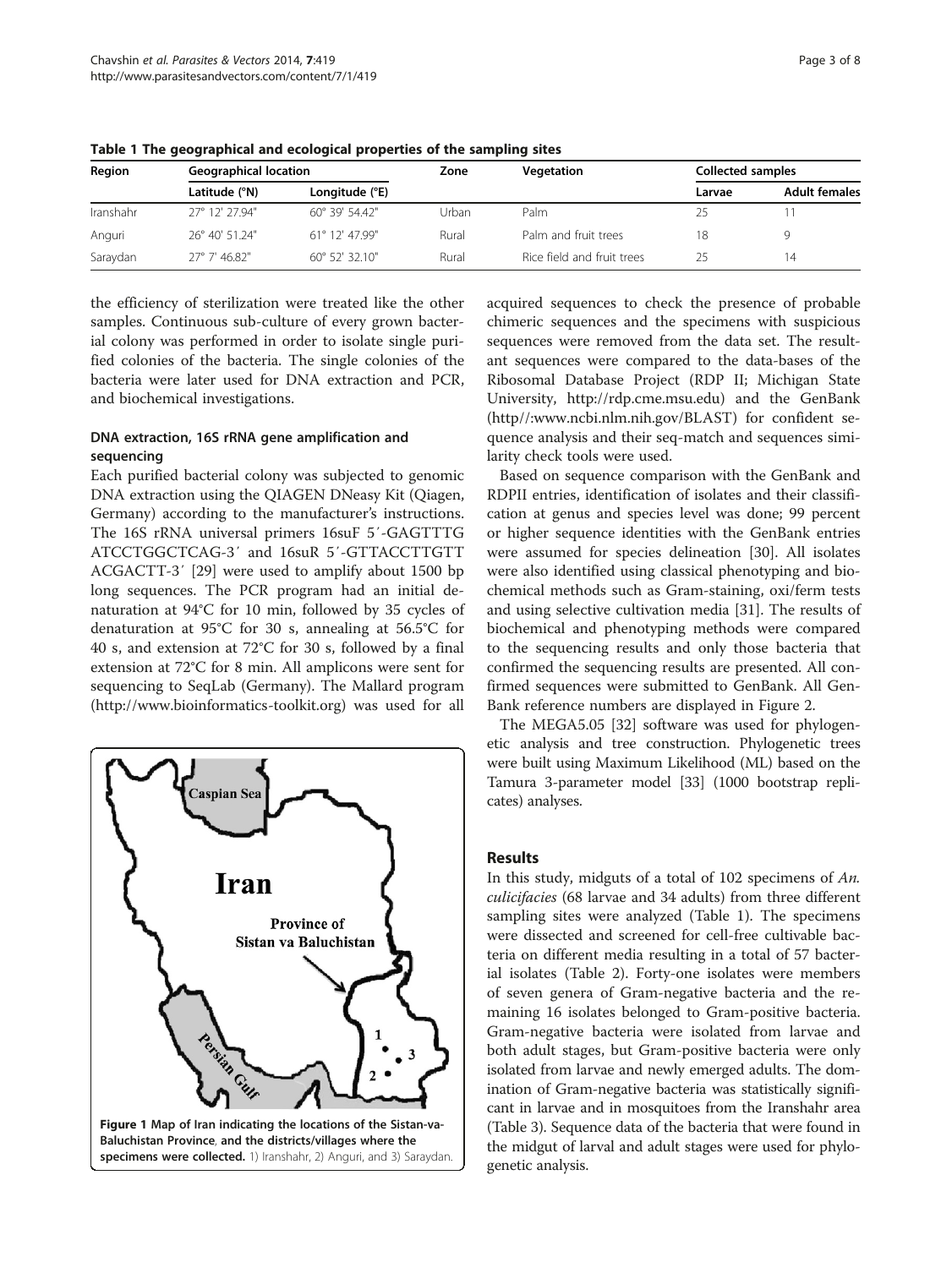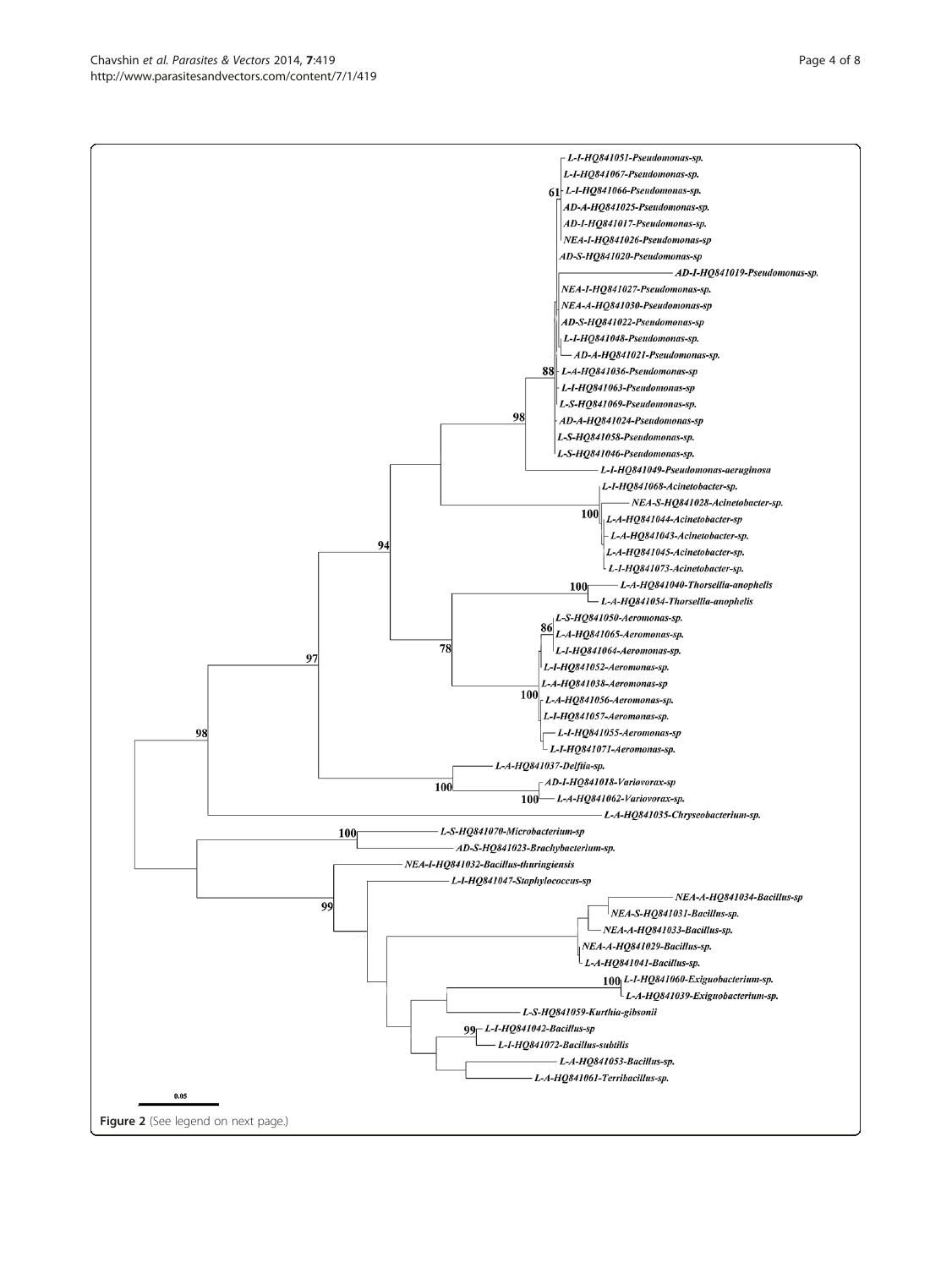#### <span id="page-4-0"></span>(See figure on previous page.)

Figure 2 Phylogenetic analysis of 16S rRNA sequences (~1500 bp) of all bacteria isolated from An. culicifacies using Maximum Likelihood (ML) based on the Tamura 3-parameter model [[33](#page-7-0)]. The first part of the sequence ID indicates from which life stage the bacteria were isolated, adult (A), newly emerged adult (NEA), or larva (L). The second part of the sequence ID denotes the sampling locality, Anguri (A), Iranshahr (I), or Saraydan (S). The third part of the sequence ID is the GenBank accession number. Only the significant bootstrap values (>50%) from 1000 replicates are shown on the nodes.

A total of 19 bacterial species were isolated and identified from the different stages of the collected An. culicifacies specimens. In Figure 2, all non-identical 16S sequences are represented with information on stage and sampling locality. According to the number of isolated and identified species, it was shown that the larval stage of the wild-caught samples had a higher diversity with 17 species divided in 12 genera of bacteria: Acinetobacter, Aeromonas, Bacillus, Chryseobacterium, Delftia, Exiguobacterium, Kurthia, Microbacterium, Pseudomonas, Staphylococcus, Thorsellia and Variovorax. In contrast, in wild-caught adults only three species from three genera were identified: Brachybacterium, Pseudomonas and Variovorax. In the newly emerged adults from wild caught larvae four species from three genera of bacteria were identified: Acinetobacter, Bacillus, and Pseudomonas (Table [4\)](#page-5-0).

The genus *Pseudomonas* was the most frequently isolated bacteria in this study (20/57, 57%) and members of Pseudomonas have been also identified in other malaria vectors [\[10,13,14,16,17\]](#page-7-0). To show the relationship between sequence data and origin of samples, all the sequences belonging to the genus Pseudomonas from An. darlingi, An. gambiae, An. maculipennis and An. stephensi available in GenBank were retrieved and analyzed together with the ones found for An. culicifacies in this study (Figure [3](#page-5-0)).

# **Discussion**

Identification of gut bacteria in vector mosquitoes has received notable attention since recent studies suggest that the composition of the vector gut microbiota affects

Table 2 The number of purified colonies from midguts of An. culicifacies in relation to the culture media and life stage of mosquitoes

| <b>Culture medium</b> | Life stage of dissected<br>An. culicifacies | Number of<br>purified colonies |
|-----------------------|---------------------------------------------|--------------------------------|
| BH agar               | Larva                                       | 12                             |
|                       | Newly emerged adult <sup>a</sup>            | 6                              |
|                       | Adult                                       | 5                              |
| Nutrient agar         | Larva                                       | 12                             |
|                       | Newly emerged adult <sup>a</sup>            | 4                              |
|                       | Adult                                       | 4                              |
| Blood Agar            | Larva                                       | 14                             |
|                       | Adult                                       | 0                              |

<sup>a</sup>Dissected immediately after emergence.

the outcome of mosquito infection with Plasmodium parasites [[34](#page-7-0),[35](#page-7-0)]. This corroborates earlier results, for example that some bacteria have a natural anti-Plasmodium effect [[10,11,36\]](#page-7-0). Although a number of studies have been carried out to identify the bacterial microbiota of Anopheles mosquitoes, several important vectors remain un-studied. Among those was An. culicifacies, which has been investigated in the current study, and from which aerobic midgut bacteria have been isolated and identified. Strikingly, as seen by the lack of branch length differences between the isolates in Figure 2, many are very similar despite coming from different stages and different areas. This suggests that the bacteria acquired by An. culicifacies is not a random selection, but instead points to possible co-adaptation between bacteria and mosquitoes and/or their breeding waters.

Albeit the number of isolates in this study is moderate, the data suggest that Gram-negative bacteria dominate the flora of *An. culicifacies* (Table 3). This agrees with earlier results from culture-based studies on An. stephensi and An. maculipennis in Iran [[16\]](#page-7-0) and An. gambiae and An. funestus in Kenya and Mali [\[37\]](#page-7-0), and also data from sequence-based studies on An. darlingi in Brazil [[13](#page-7-0)] and An. gambiae in Kenya [\[15\]](#page-7-0) all showing predominance for Gram-negative bacteria. In Wang et al. [[15](#page-7-0)], the proportion of Gram-negative bacteria increases from larvae to adults, similar to what we see for An. culicifacies.

Comparing the results of this study with other similar studies showed that some bacteria are common among several important vectors. For instance the genus *Thorsellia*, which was isolated from An. arabiensis [\[12](#page-7-0)] and An. stephensi [\[14](#page-7-0)] and also found in An. gambiae s.l. [\[15,38\]](#page-7-0), has now been identified in An. culicifacies (this study). In two

| Table 3 Number of Gram-negative and Gram-positive    |
|------------------------------------------------------|
| isolates in different mosquito life stages and areas |

| Stage                            | Gram-negative  | Gram-positive | p-value<br>(Chi-test) |
|----------------------------------|----------------|---------------|-----------------------|
| Larva                            | 29             | 7             | 0.00025               |
| Newly emerged adult <sup>a</sup> | $\overline{4}$ | 6             | N/A                   |
| Adult                            | 8              |               | N/A                   |
| Area                             |                |               |                       |
| Anguri                           | 16             | 7             | 0.061                 |
| Iranshahr                        | 18             | 5             | 0.0067                |
| Saraydan                         | 7              | 4             | N/A                   |

a Dissected immediately after emergence.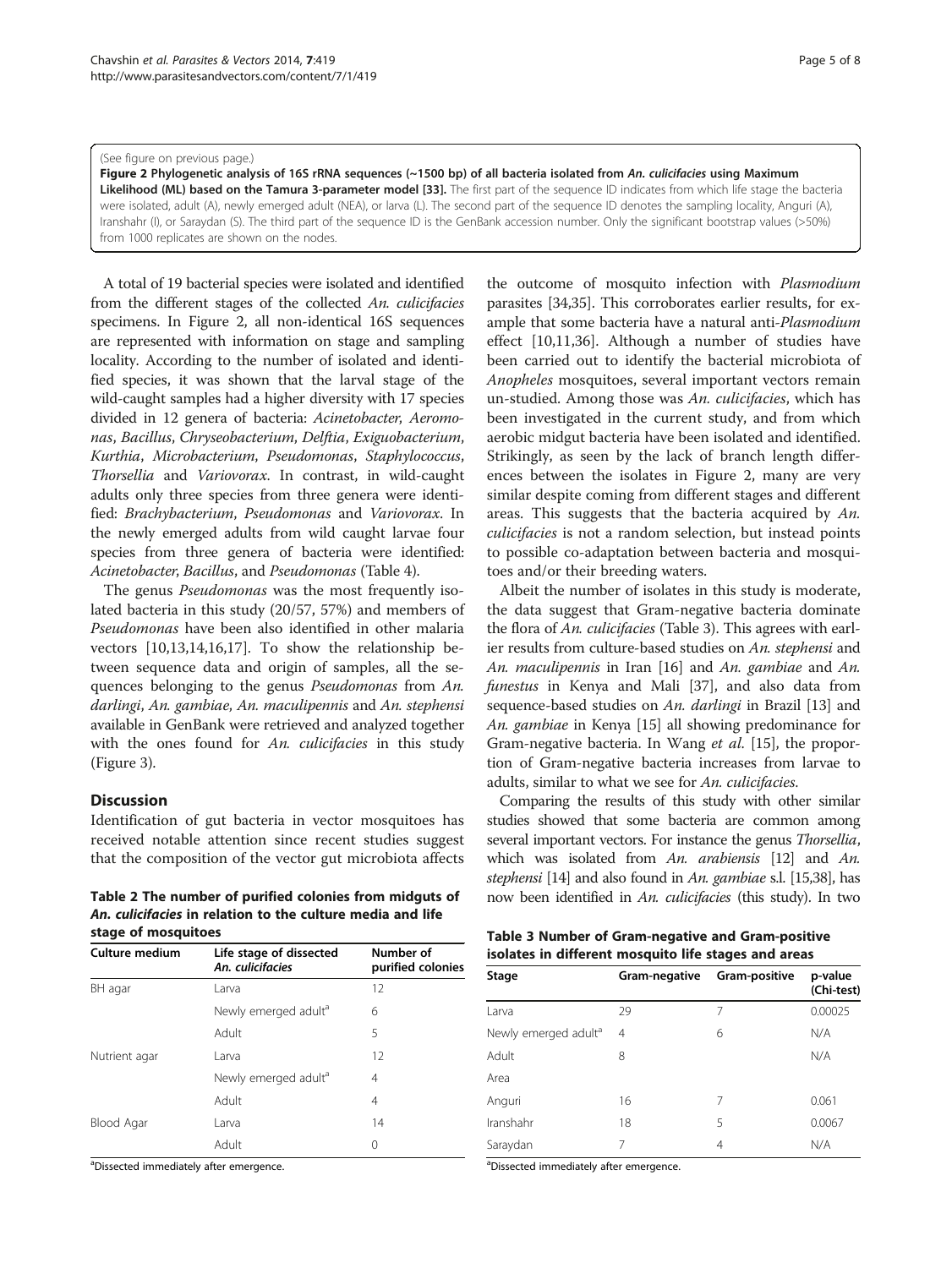<span id="page-5-0"></span>Table 4 The isolated genera of bacteria from the midgut of An. culicifacies in relation to mosquito life stage and sampling locations

| Region    | Larvae                                                                                                                 | Newly emerged adults    | <b>Adult females</b>         |
|-----------|------------------------------------------------------------------------------------------------------------------------|-------------------------|------------------------------|
| Iranshahr | Acinetobacter, Aeromonas, Bacillus, Exiguobacterium, Pseudomonas,<br>Staphylococcus                                    | Bacillus, Pseudomonas   | Pseudomonas, Variovorax      |
| Anguri    | Acinetobacter, Aeromonas, Bacillus, Chryseobacterium, Delftia, Exiguobacterium,<br>Pseudomonas, Thorsellia, Variovorax | Bacillus, Pseudomonas   | Pseudomonas                  |
| Saravdan  | Aeromonas, Kurthia, Microbacterium, Pseudomonas                                                                        | Acinetobacter, Bacillus | Brachybacterium, Pseudomonas |

different Kenyan populations of An. gambiae mosquitoes, Thorsellia was the dominant genus [[15,38](#page-7-0)]. Briones et al. [[38\]](#page-7-0) consistently isolated T. anophelis from the water surface micro-layer (SML), i.e., where Anopheles larvae feed, as well as in 40% of the adults,

while Wang et al. [[15](#page-7-0)] found that almost 70% of the bacteria in young adults belonged to the Thorsellia genus. Thorsellia is adapted to a life in mosquitoes with high tolerance for the alkaline conditions found in the larvae and with increased growth rates in blood medium



the Tamura 3-parameter model [[33](#page-7-0)] from different Anopheles mosquitoes: An. culicifacies from Iran (Ir\_Cu; this study), An. darlingi from Brazil (Br\_DA; [[13](#page-7-0)]), An. gambiae from Kenya (Ke\_GA; [\[12\]](#page-7-0)), An. stephensi from India (In\_St; [\[14\]](#page-7-0)), An. stephensi from Iran (Ir\_St; [[17](#page-7-0)]) and An. maculipennis from Iran (Ir\_Maculi; [\[16\]](#page-7-0)). Only the significant bootstrap values ( >50%) are shown on the nodes. Scale of genetic distance is shown underneath.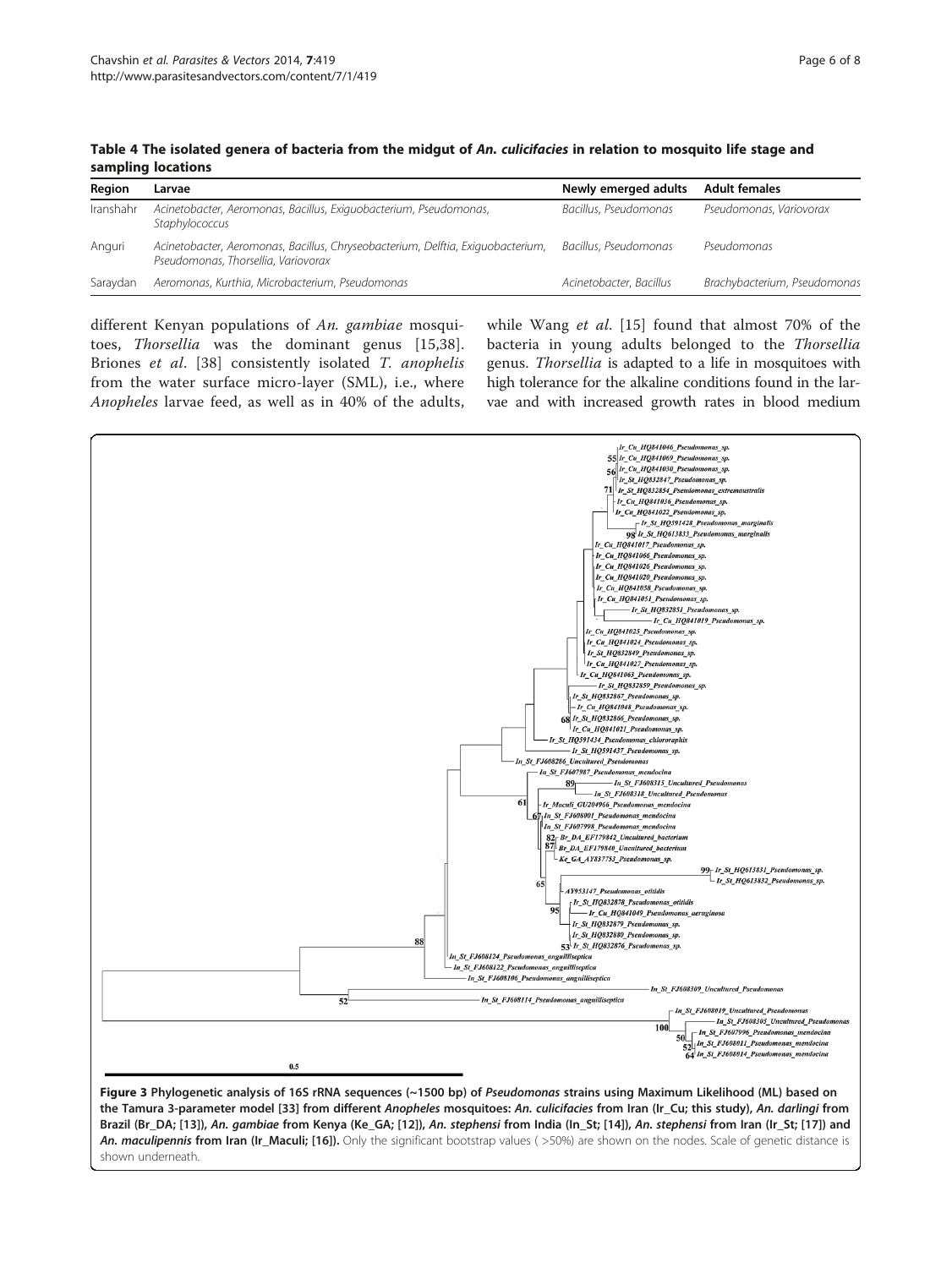<span id="page-6-0"></span>[[38](#page-7-0)]. Thorsellia has only been found in vector mosquitoes and their breeding waters, and appears to be a unique genus of bacteria only distantly related to other members of gamma-proteobacteria [\[39\]](#page-7-0).

Another common bacterial genus is Pseudomonas, which has been found among several mosquito vectors in Asia and the Americas [\[11,13,14,17,36\]](#page-7-0); however, a recent study found Pseudomonas only at a low level in Kenyan mosquitoes [[40\]](#page-7-0). In this study, we identified Pseudomonas as the most frequently isolated bacteria from An. culicifacies. The same finding was made previously in An. stephensi midguts [[17\]](#page-7-0). It should be noted that although Pseudomonas is the most frequently isolated species, other non-culturable species may be important constituents of the midgut microbiota in An. culicifacies. However, even in studies on mosquito gut flora mainly using PCR-based methods for identification, those bacteria possible to grow under laboratory conditions dominate the gut flora [[13,15,40\]](#page-7-0). The high frequency of Pseudomonas isolates is promising for a paratransgenesis approach also because of its possibility to grow in cell-free and ordinary culture media and suitability for genetic transformation [\[41\]](#page-7-0). However, characteristics such as transstadial transmission, non-pathogenicity, immunological and physiological adaptation to mosquito midgut conditions, colonization in the mosquito midgut including effective competition with resident bacteria and persistency in the gut for a reasonable time, should be studied before selection of the isolates for paratransgenesis. A note of caution is that among the more than 100 Pseudomonas species some are pathogenic; for example, Pseudomonas aeruginosa is an opportunistic human pathogen in severely immunocompromised patients [[42](#page-7-0)]. Therefore, care must be taken so that for a paratransgenesis approach only Pseudomonas species that are nonpathogenic should be selected.

In a paratransgenesis strategy against mosquito-borne diseases, it would be an advantage if the transformed bacteria expressing effector molecules could remain in the vector population. Some kind of transstadial transmission would therefore be an essential characteristic for an ideal paratransgenesis candidate. However, it was suggested that most bacteria are lost during metamorphosis in the pupal stage [\[43](#page-7-0)]. In this study, the sequence and phylogenetic analysis showed that some isolates of the genus Pseudomonas were common and present in fieldcollected larvae, adults, and newly emerged adults from field-collected larvae. Some of the Pseudomonas isolates found in different stages of An. culicifacies from the same area have 16S sequences with 100% sequence identity suggesting transstadial transmission. This finding is similar to a possible transstadial transmission of some Pseudomonas isolates in An. stephensi [\[17](#page-7-0)], but needs to be further investigated.

# **Conclusions**

This is the first study on microbiota in An. culicifacies, an important vector of malaria in Asia. Further studies are needed regarding the biological characteristics of the bacteria and interactions between the gut microbiota and the host. The fact that Pseudomonas bacteria with identical 16S sequences are present both in different locations and different stages could suggest that this species has adapted to a life in An. culicifacies. The potential symbiotic relationship between An. culicifacies and Pseudomonas makes it a good candidate for paratransgenesis.

#### Competing interests

The authors declare that they have no competing interests.

#### Authors' contributions

ARC, AR, HV and MAO designed the study. ARC collected the samples, carried out the laboratory process, analyzed the results and wrote the draft of the manuscript. MRP participated in the species designation of bacteria and related biochemical tests. AR facilitated field work. ARC and OT carried out the phylogenetic analysis. HV, OT and MAO supervised the project and finalized the manuscript. All authors read the manuscript and approved its contents.

#### Acknowledgment

The authors would like to thank the staff of the Iranshahr research center and National Institute of Health Research (NIHR-TUMS) for their valuable help and support. This work was supported by the Tehran University of Medical Sciences (TUMS) and the Swedish University of Agricultural Sciences (SLU).

#### Author details

<sup>1</sup>Social Determinants of Health, Research Center, Urmia University of Medical Sciences, Urmia, Iran. <sup>2</sup> Department of Medical Entomology and Vector Control, School of Public Health, Urmia University of Medical Sciences, Urmia, Iran. <sup>3</sup> Department of Medical Entomology and Vector Control, School of Public Health, Tehran University of Medical Sciences, Tehran, Iran. 4 Department of Medical Biotechnology, School of Advanced Medical Technology, Tehran University of Medical Sciences, Tehran, Iran. <sup>5</sup>Department of Ecology, Swedish University of Agricultural Sciences (SLU), Uppsala, Sweden.

#### Received: 13 August 2014 Accepted: 17 August 2014 Published: 4 September 2014

#### References

- 1. WHO: World Malaria Report. Geneva: World Health Organization; 2012.
- 2. Coutinho-Abreu IV, Zhu KY, Ramalho-Ortigao M: Transgenesis and paratransgenesis to control insect-borne diseases: current status and future challenges. Parasitol Int 2010, 59:1–8.
- 3. Hill CA, Kafatos FC, Stansfield SK, Collins FH: Arthropod-borne diseases: vector control in the genomics era. Nat Rev Microbiol 2005, 3:262–268.
- 4. Beard CB, Cordon-Rosales C, Durvasula RV: Bacterial symbionts of the triatominae and their potential use in control of Chagas disease transmission. Annu Rev Entomol 2002, 47:123–141.
- 5. Yoshida S, Ioka D, Matsuoka H, Endo H, Ishii A: Bacteria expressing single-chain immunotoxin inhibit malaria parasite development in mosquitoes. Mol Biochem Parasitol 2001, 113:89–96.
- 6. Wang S, Ghosh AK, Bongio N, Stebbings KA, Lampe DJ, Jacobs-Lorena M: Fighting malaria with engineered symbiotic bacteria from vector mosquitoes. Proc Natl Acad Sci U S A 2012, 109:12734–12739.
- 7. Ricci I, Damiani C, Rossi P, Capone A, Scuppa P, Cappelli A, Ulissi U, Mosca M, Valzano M, Epis S: Mosquito symbioses: from basic research to the paratransgenic control of mosquito-borne diseases. J Appl Entomol 2011, 135:487–493.
- 8. Riehle MA, Jacobs-Lorena M: Using bacteria to express and display anti-parasite molecules in mosquitoes: current and future strategies. Insect Biochem Mol Biol 2005, 35:699–707.